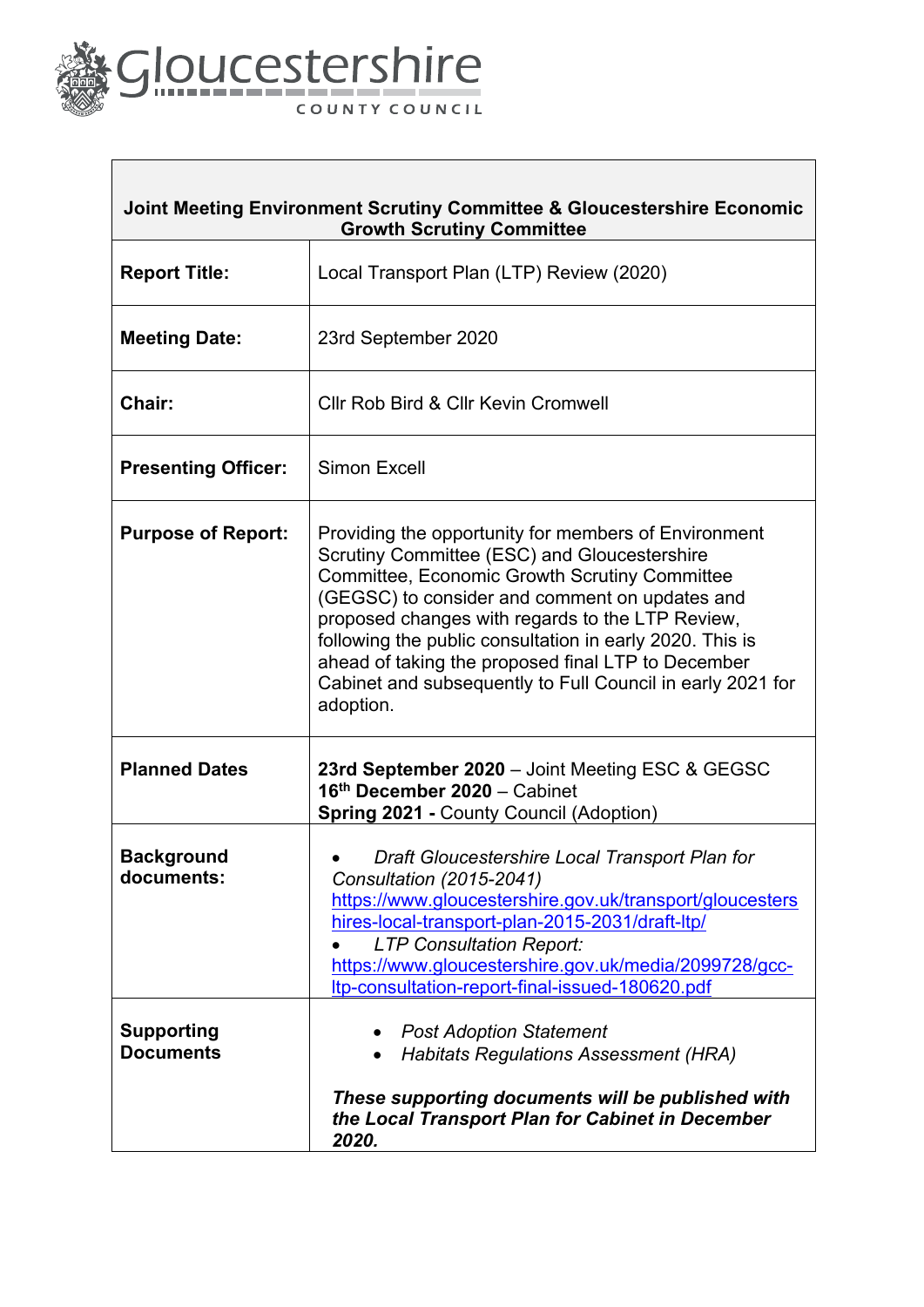| <b>Recommendations</b> | To note and comment on the consultation responses and<br>the emerging LTP in preparation for Cabinet (December<br>2020) and subsequent adoption at County Council (early<br>2021). |
|------------------------|------------------------------------------------------------------------------------------------------------------------------------------------------------------------------------|
|                        |                                                                                                                                                                                    |

## **1. Background**

- **1.1** It is a statutory requirement for Gloucestershire to have an LTP under the Local Transport Act 2008. GCC adopted the existing LTP (LTP 2015-2031) in June 2016. This current LTP has now been reviewed, including a public consultation on the emerging LTP in early 2020.
- **1.2** The LTP Review aims to update GCC policy to reflect national, regional, county and local priorities that have changed in recent years. The LTP Review also takes account of transport infrastructure requirements identified in the recently adopted District Councils' Local Plans and Joint Core Strategy (JCS).
- **1.3** The process of LTP Review has involved early engagement with our core key stakeholders who provided feedback on the emerging key issues and opportunities, scheme and policy updates, the spatial strategies and proposed new futures chapter. Feedback from our wider key stakeholders also informed the emerging policy updates.
- **1.4** The emerging LTP was presented to this joint Scrutiny Committee in September 2019 in preparation for approval to go out to public consultation at Cabinet in December 2019. The outcome from the LTP Review stage 1 (early engagement), stage 2 (public consultation) alongside the process of sustainability assessment of the LTP – Integrated Sustainability Appraisal (ISA) has informed further strengthening of LTP policy and updates to the Plan ahead of the proposed adoption by Full Council in early 2021. The proposed schedule for adoption is set out below:

| September 2020 | Joint ESC with EGSC   |
|----------------|-----------------------|
| December 2020  | Cabinet               |
| Spring 2021    | <b>County Council</b> |

#### **LTP Review Schedule – Stage 2**

#### **2 LTP Consultation - Outcomes**

**2.1** Stage 1 (2018-2019): LTP Review consultation, our key stakeholders include senior officers in the county, district and neighbouring local authorities, Department for Transport, the Sub National Transport Board, key partners (LEP, Public Health), statutory bodies, public transport operators, disability user groups and Leadership Gloucestershire.

Stage 2 (2019-2021): Following a review by ESC/EGSC and approval from Cabinet, GCC publically consulted on a draft revised document for 12 weeks in early 2020.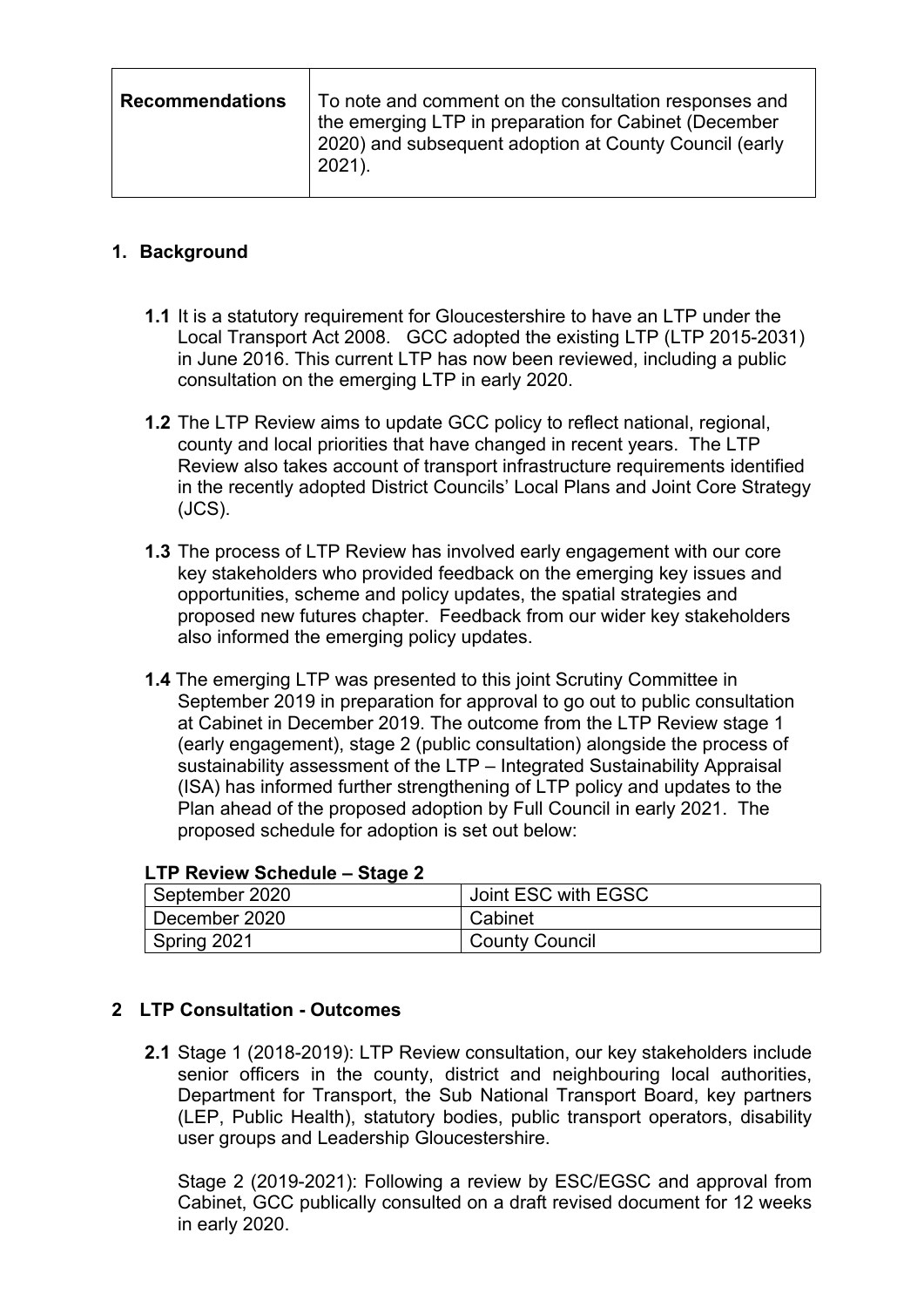- **2.2** The level of engagement was excellent, with 23,239 engagements, including website views, or directly through the 20 county-wide events, online survey and other responses. Of these, we received 471 written responses, through our online survey and by email, from a wide range of stakeholder groups; statutory, districts, parishes, action groups, organisations and individuals.
- **2.3** The written responses generated 1,340 comments. The spread of respondents across the county shows Stroud District (22%) had the most respondents, followed by Forest of Dean (18%); Cheltenham (14%); Tewkesbury (13%); Cotswold (12%); and Gloucester (9%). A further 2% were respondents from out-of-county and the remaining 10% represent respondents with no specified postcode.

The online survey provided an opportunity for respondents to answer closed and open questions, providing both quantitative and qualitative data through the feedback received. The 1,340 comments were analysed through an initial shift to provide an overview of feedback, these can be classified under three main headings; connectivity (64%), environment (14%) and delivery (14%). Non-categorised comments make up 8%.

Under these three headings, 12 sub-categories were identified. These sub-categories demonstrate the four main issues that came forward through the LTP public consultation. *Figure A* sets out the subcategories with percentage against each, relating to the number of comments received.



**ALL COMMENTS BY SUB-CATEGORY** 

# **Figure A – LTP Consultation Responses (by sub-category)**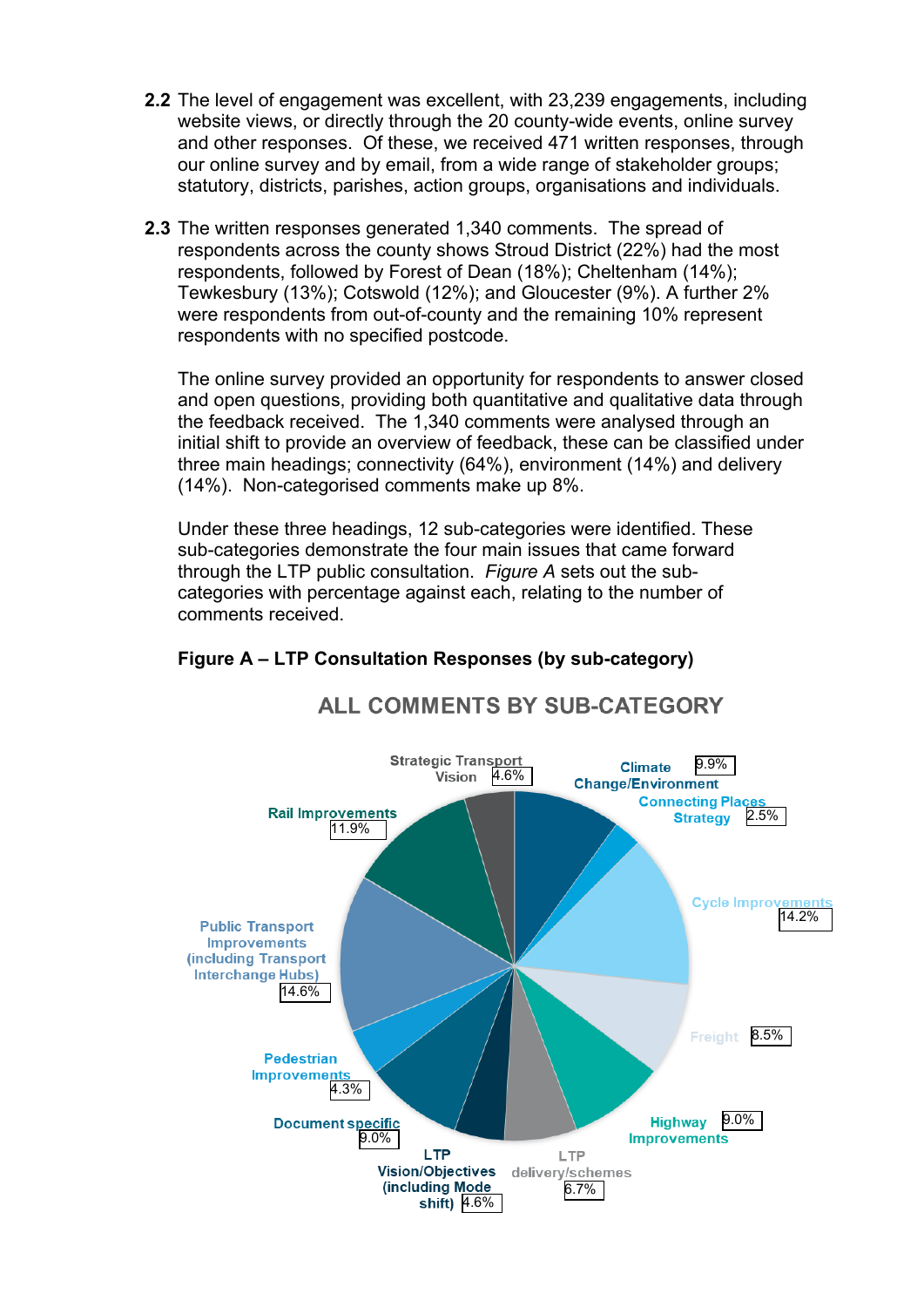The initial analysis of the open feedback showed the majority of comments related to connectivity. On more detailed analysis of the results, most comments were related to improving sustainable modes, including public transport, rail and cycling. Many comments also related to being more ambitious in encouraging modal shift, which can reduce congestion and meet climate emergency targets. Within the key themes when drilling down into the detail, most comments relate to specific improvements to cycling and rail, along with comments on policy and funding.

- **2.4** In terms of the results from the closed quantitative questions, these highlighted that the lack of choice in travel, resulting in car dependency or social isolation has the highest impact on how transport affects people most, followed by safety, frequency of public transport and congestion. Sustainable travel choice, resulting in less car dependency had the highest influential measure to encourage a reduction in carbon emissions, followed by improvements to active and sustainable transport services and infrastructure. This was backed up with evidence from the qualitative results of the open comments.
- **2.5** The draft LTP Consultation Report in *Appendix A* provides further detail through breakdown by initial sifting, sub-category and key themes overall and drills down by stakeholder group to provide a comprehensive analysis of the responses received.

### **3 Joint Scrutiny (September 2019) - LTP Review Updates**

**3.1**Joint Scrutiny (Sept 2019) raised some questions regarding the LTP Review.

In summary, the feedback received from this Joint Scrutiny was to strengthen the LTP objectives with regards to climate change, the LTP's commitment to conserve the environment, and to better enable sustainable development.

The LTP has reflected these comments by further strengthening the LTP objectives in line with the Integrated Sustainability Assessment (ISA). This has resulted in the proposed revised four objectives:

- **Protect and enhance the natural and built environment**
- **Support sustainable economic growth**
- **Enable safe and affordable community connectivity**
- **Improve community health and wellbeing and promote equality of opportunity**
- **3.2**GCC is committed to reducing the impact of transport on climate change by improving accessibility across Gloucestershire through low carbon modes. GCC's focus, for new LTP schemes, concentrates on active and sustainable transport to promote mode shift. GCC will therefore continue to monitor mode share data to achieve our wider transport objectives to achieve modal shift towards sustainable modes. For journeys that are unavoidable by motorised transport, GCC is committed to encouraging a switch to Ultra Low Emission Vehicles (ULEVs) and strive to facilitate this through enabling access to a charging infrastructure network. GCC is currently developing an EV Strategy for the county.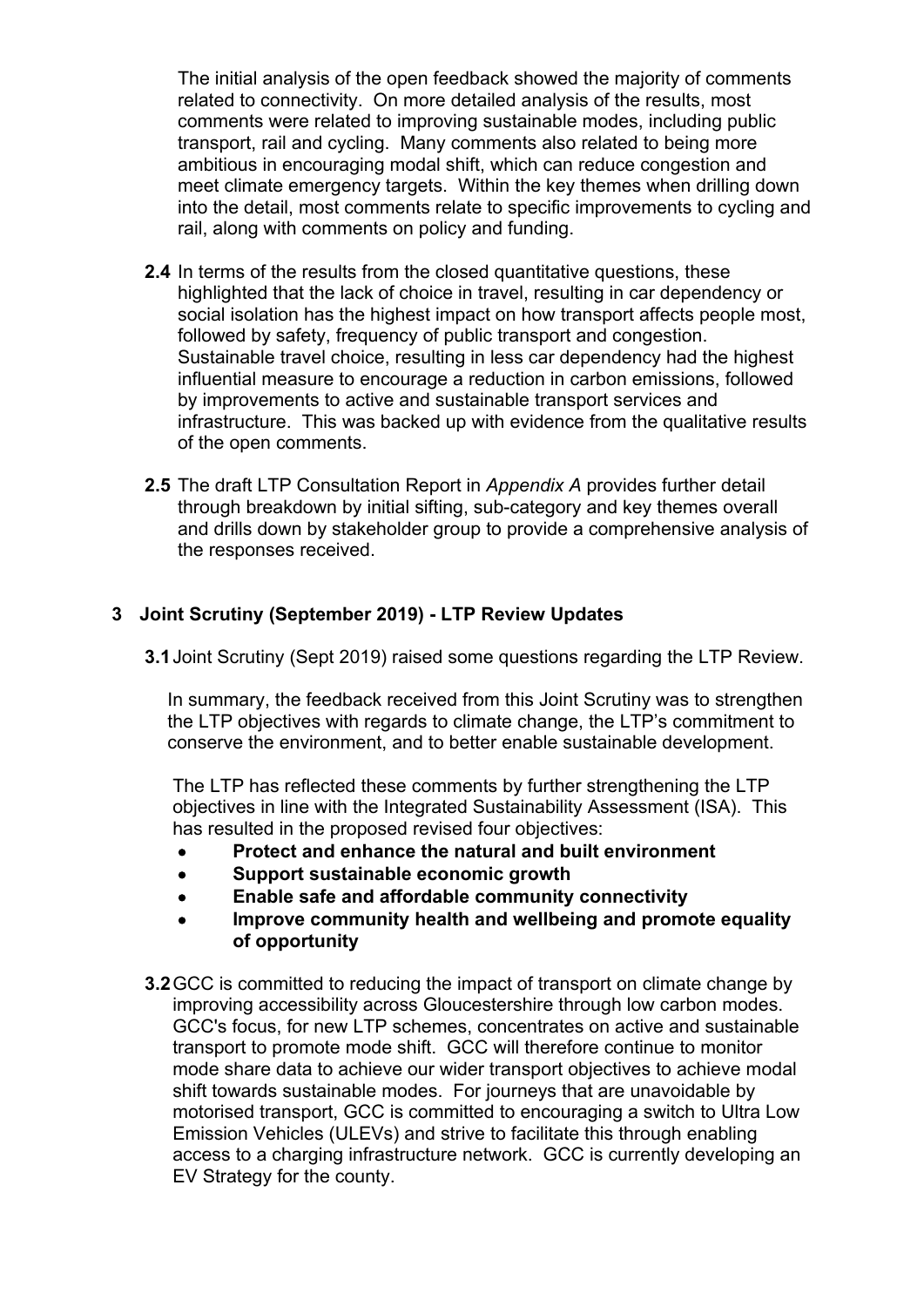**3.3**GCC will work with local planning authorities and developers to develop a clear spatial strategy for Gloucestershire based on our long-term sustainable transport and growth ambitions. This will deliver large scale development, designed and developed in a sustainable manner, ensuring that sustainable transport principles are embedded into the planning, design and future development of these strategic sites as a core fundamental feature from the outset. This will deliver a step change in sustainable land use planning, ensuring that all new development is located in places with high levels of sustainable transport accessibility and services, and reduces car dependency. Further clarification of policy post consultation has been made to: Policy PD0.4 Integration with Land Use Planning and New Development, to set out the step change in sustainable development, and to Policy PD0.3 Maximising Investment in a Sustainable Transport Network, to set out obligations for retrofitting.

# **4 LTP Review – New Structure**

**4.1** A key comment in the public consultation was that the LTP document is too long and cumbersome to navigate. GCC officers will therefore shorten the LTP, to providing clarity for our stakeholders. However, we must not lose the overall context of the plan that supports LTP policies. We need to stay within the parameters of our public consultation and remain within the requirements of the ISA process.

Officers have taken guidance from our external appraisal consultants and, with their assistance, propose the following new structure that will satisfy both the ISA and provide clarity for our varied stakeholders. *Table B* sets out the proposed new format for each document, under the new structure. It proposes to split the document into the main LTP and a supporting document that summarises the evidence base for the LTP policies. It is envisaged that this will reduce the length of the LTP by around 30% (final figure to be confirmed), and that the document format will improve its navigability.

| LTP Summary - 'At a Glance'   | A glossy brochure style document, summarising the key    |
|-------------------------------|----------------------------------------------------------|
| document                      | LTP messages (10-20 pages).                              |
| LTP Policy document - current | Reduced word count by: moving supporting policy          |
| document shortened, with key  | evidence base into a separate document, reduce           |
| sections appended to provide  | repetition, provide clarity and better navigation of the |
| the policy context            | document.                                                |
| LTP Evidence Base -           | Will provide the evidence context to support LTP         |
| appended                      | policies.                                                |

| Table B - LTP Review - New Structure (proposed document format) |  |  |
|-----------------------------------------------------------------|--|--|
|                                                                 |  |  |

- **4.2** The LTP Policy document proposes the following new structure, (with some chapter title changes):
	- 0. Foreword Introduction
	- 1. Shaping the Way to 2041 Our Vision to 2041
	- 2. Overarching Strategy Overarching Policy Document
	- 3. Public & Community Transport Policy Document
	- 4. Cycle Policy Document
	- 5. Freight Policy Document
	- 6. Highways Policy Document
	- 7. Rail Policy Document
	- 8. Walking Policy Document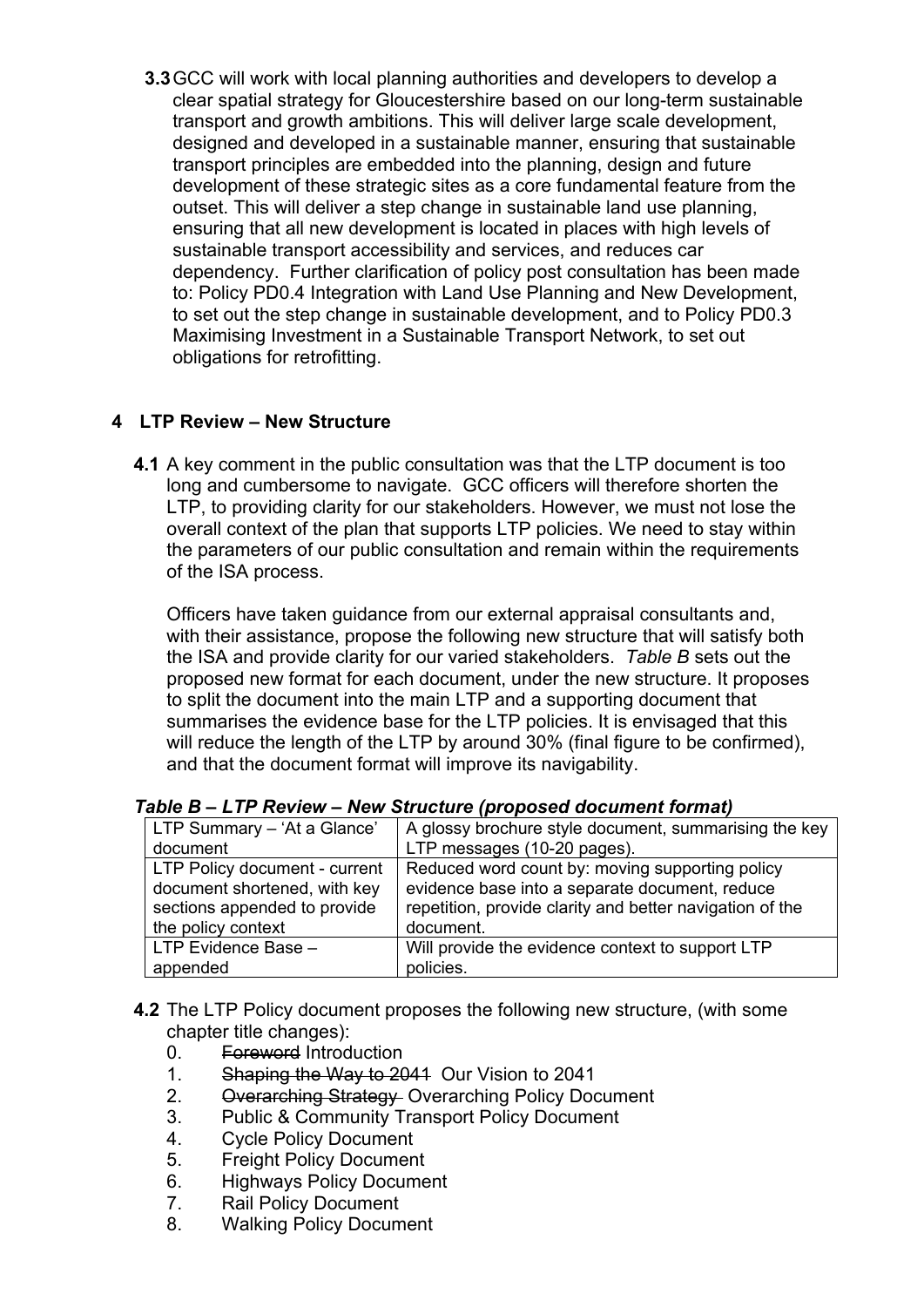- 9. Connecting Places Strategy to 2031
- 10. Transport Scenarios for 2041 (new chapter, taken from former "shaping the way to 2041)
- 11. Delivery

A detailed explanation of changes is set out in *Appendix A.*

# **5 LTP Scheme Priorities**

**5.1** During the LTP consultation period 24 additional schemes were proposed by our stakeholders for inclusion in the LTP. GCC officers have assessed these additional schemes through the two-stage LTP scheme prioritisation process, eight of which are proposed to come forward for inclusion in the revised LTP scheme priorities. Full details of the scheme prioritisation process can be found in the emerging LTP's delivery chapter;

[https://www.gloucestershire.gov.uk/transport/gloucestershires-local-transport](https://www.gloucestershire.gov.uk/transport/gloucestershires-local-transport-plan-2015-2031/draft-ltp/)[plan-2015-2031/draft-ltp/.](https://www.gloucestershire.gov.uk/transport/gloucestershires-local-transport-plan-2015-2031/draft-ltp/)

**5.2** The eight sustainable transport schemes in *Table C* (below) that progressed align with the ambitions and objectives of the emerging final LTP; to provide sustainable transport alternatives that will help reduce emissions and actively work towards GCC's climate change targets. They provide access to strategic corridors or provide enhanced connectivity for rural residents. *Table C* sets out the successful additional eight scheme priorities and includes a high level officer rationale that supports their proposed inclusion within the LTP.

In addition, there will a minor name change to a scheme listed in the draft LTP for consultation – 'Cheltenham Transport Plan' which will change to 'Connecting Cheltenham'.

|                 | Table C - Additional LTP Scheme Priorities (successful through scheme |  |
|-----------------|-----------------------------------------------------------------------|--|
| prioritisation) |                                                                       |  |
|                 |                                                                       |  |

| <b>CPS</b> | <b>Scheme</b>                                                                 | <b>Explanation to support scheme prioritisation</b>                                                                                                                                                                           | Cost<br>Band    |
|------------|-------------------------------------------------------------------------------|-------------------------------------------------------------------------------------------------------------------------------------------------------------------------------------------------------------------------------|-----------------|
| N<br>Cots  | Andoversford -<br>Bourton on Water<br>Active travel greenway                  | Potential to utilise disused railway or quiet lane network to<br>improve accessibility to wider sustainable travel and connects<br>rural areas to countywide strategic cycleway network.                                      | $£5m -$<br>£20m |
| N<br>Cots  | Bourton on Water -<br>Kingham Active travel<br>greenway                       | Potential to utilise disused railway or quiet lane network to<br>improve accessibility to wider sustainable travel and connects<br>rural areas to countywide strategic cycleway network.                                      | £5m -<br>£20m   |
| <b>SD</b>  | Walking and Cycle<br>access improvements,<br>A4135 Box Road -<br>A38 corridor | Improves accessibility to strategic cycle corridor, encourages<br>sustainable transport in a local plan growth area.                                                                                                          | £200k -<br>£5m  |
| FoD        | Newent to Dymock<br><b>Active Travel route</b>                                | Potential to utilise disused railway/canal alignment & quiet lane<br>network. Extension of existing scheme that terminated at<br>Newent. Will provide enhanced accessibility to the countywide<br>strategic cycleway network. | £200k -<br>£5m  |
| <b>TKS</b> | Tewkesbury to Upton<br>upon Severn Active<br><b>Travel Route</b>              | Improves cross boundary links and connects GCC Strategic<br>cycle corridor with WCC's equivalent. Potential to use disused<br>railway alignment or quiet lane network.                                                        | £200k -<br>£5m  |
| S<br>Cots  | Andoversford -<br><b>Cirencester Active</b><br><b>Travel Route</b>            | Potential to utilise disused railway or quiet lane network to<br>improve accessibility to wider sustainable travel and connects<br>rural areas to countywide strategic cycleway network.                                      | £5m -<br>£20m   |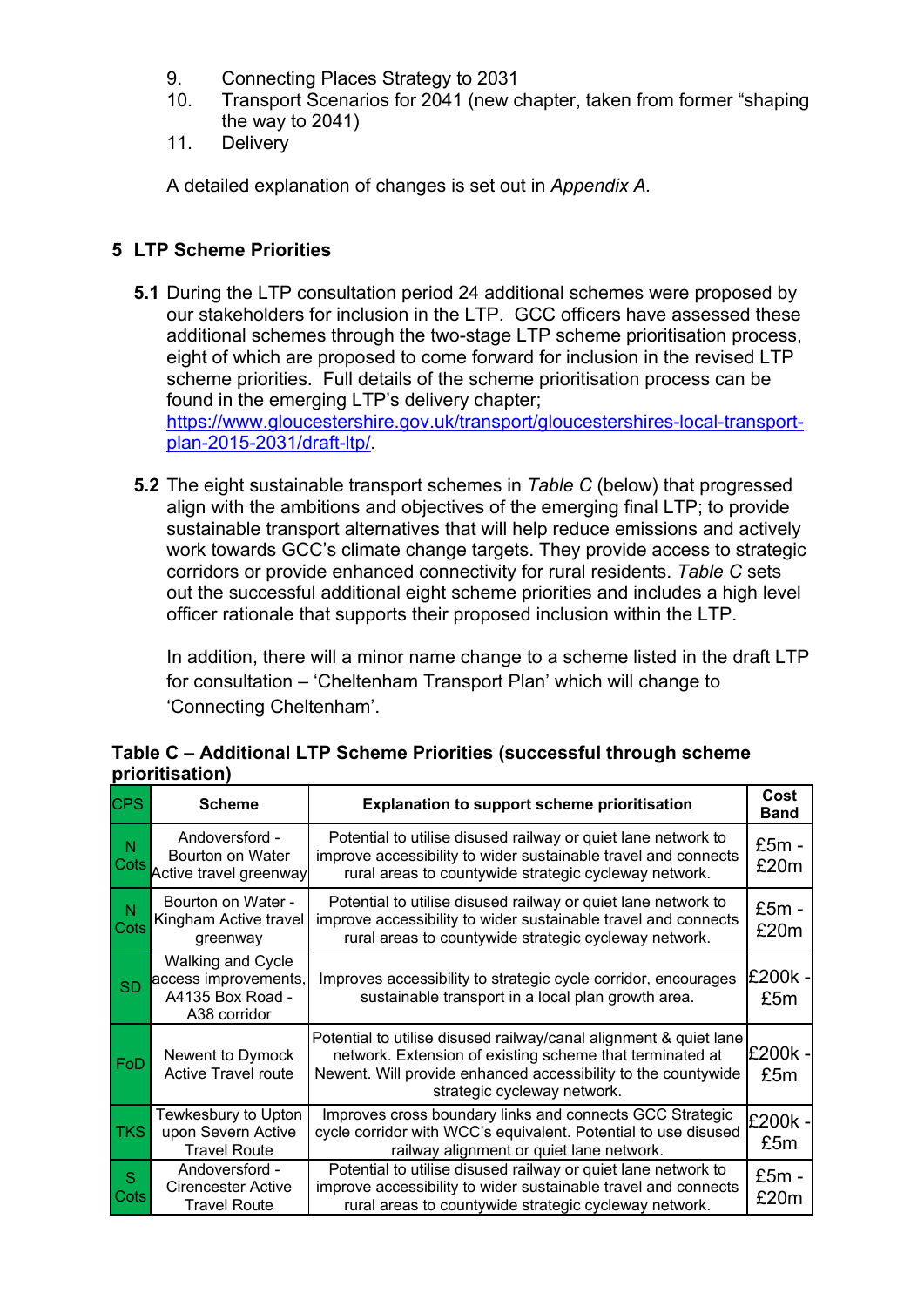| <b>S</b> | Cycle access<br>improvements:<br>Cots Cirencester - Fairford<br>corridor   | Scheme to fill missing gap in current cycle corridor<br>improvements. This corridor is part of the countywide strategic<br>cycleway network. | $E200k -$<br>£5m |
|----------|----------------------------------------------------------------------------|----------------------------------------------------------------------------------------------------------------------------------------------|------------------|
|          | Cycle access<br>CSV mprovements A46<br>corridor Cheltenham -<br>Brockworth | A46 is a key corridor between Gloucester and Cheltenham and £200k -<br>Improving cycle access will help achieve mode shift ambitions.        | £5m              |

**5.3** Of the additional schemes proposed during LTP consultation, a number did not score highly enough in the LTP scheme prioritisation assessment, therefore these schemes are not proposed to go through for inclusion in the LTP; they can be found in *Appendix B*.

# **6 Summary of Key Changes to the LTP Policy Updates**

**6.1** For a summary of key changes to LTP policy updates, as a result of consultation analysis and the final stages of the Post Adoption Statement, is set out in *Table D*.

#### **Table D – High Level Summary of Key Changes to LTP Policy Updates** (Post consultation & Post Adoption Statement)

| <b>Overarching Policies</b><br>. PD0.1 Reducing Carbon Emissions<br>and Adopting to Climate Change<br>• PD0.2 Local Environmental Protection<br>• PD0.3 Maximising Investment in a<br><b>Sustainable Transport Network</b><br>• PD0.4 Integration with Land Use<br>Planning and New Development<br>. PD0.5 Community Health & Wellbeing | •Replacement and additional policy<br>proposals to strengthen support for a<br>step change forward to a fully<br>sustainable land use planning model,<br>with support from the LPAs.<br>•Amendment to policy proposal to<br>reflect the need to reduce travel<br>demand.<br>•Reviewed Expected Outcomes<br>to<br>reflect Building with Nature standards.<br>• Additional policy proposals to provide<br>clarity on developer contributions. |  |
|-----------------------------------------------------------------------------------------------------------------------------------------------------------------------------------------------------------------------------------------------------------------------------------------------------------------------------------------|---------------------------------------------------------------------------------------------------------------------------------------------------------------------------------------------------------------------------------------------------------------------------------------------------------------------------------------------------------------------------------------------------------------------------------------------|--|
| <b>Mode Policy Documents</b>                                                                                                                                                                                                                                                                                                            | • Additional<br>or replacement<br>policy<br>provide<br>clarity<br>proposals<br>to<br>on                                                                                                                                                                                                                                                                                                                                                     |  |
| <b>PD1.1 Gloucestershire's Bus</b><br><b>Network</b>                                                                                                                                                                                                                                                                                    | developer contributions.<br>• Reviewed PD1.1 in<br>line with<br>the                                                                                                                                                                                                                                                                                                                                                                         |  |
| <b>PD1.3 Bus Priority</b>                                                                                                                                                                                                                                                                                                               | Climate<br>Change<br>agenda<br>and<br>strengthen policy to be more focused,                                                                                                                                                                                                                                                                                                                                                                 |  |
| PD1.4 Coach Travel                                                                                                                                                                                                                                                                                                                      | whilst further recognising collaboration<br>with<br>commercial bus<br>and<br>coach                                                                                                                                                                                                                                                                                                                                                          |  |
| <b>PD1.6</b> Transport Integration Hub<br>$\bullet$                                                                                                                                                                                                                                                                                     | operators in particular.                                                                                                                                                                                                                                                                                                                                                                                                                    |  |
| <b>PD1.7</b> Communicating Travel<br>$\bullet$<br>Information                                                                                                                                                                                                                                                                           | • Additional policy proposal around real<br>time passenger information displays for                                                                                                                                                                                                                                                                                                                                                         |  |
| <b>PD2.1 Gloucestershire's Cycle</b><br><b>Network</b>                                                                                                                                                                                                                                                                                  | consistency with PD1.2.<br>• Reviewed<br>PD1.3<br>to<br>include<br>investigation of bus priority on core bus                                                                                                                                                                                                                                                                                                                                |  |
| <b>PD2.2</b> Cycle Asset Management<br>$\bullet$                                                                                                                                                                                                                                                                                        | corridors using 'invisible infrastructure',                                                                                                                                                                                                                                                                                                                                                                                                 |  |
| <b>PD3.1 Gloucestershire's Freight</b><br>$\bullet$<br><b>Network</b>                                                                                                                                                                                                                                                                   | giving priority to sustainable travel<br>modes on direct routes over other<br>motorised vehicles.                                                                                                                                                                                                                                                                                                                                           |  |
| • PD4.1 Gloucestershire's Highway                                                                                                                                                                                                                                                                                                       | $\bullet$ Reviewed<br>reflect<br><b>PD1.4</b><br>to<br>the                                                                                                                                                                                                                                                                                                                                                                                  |  |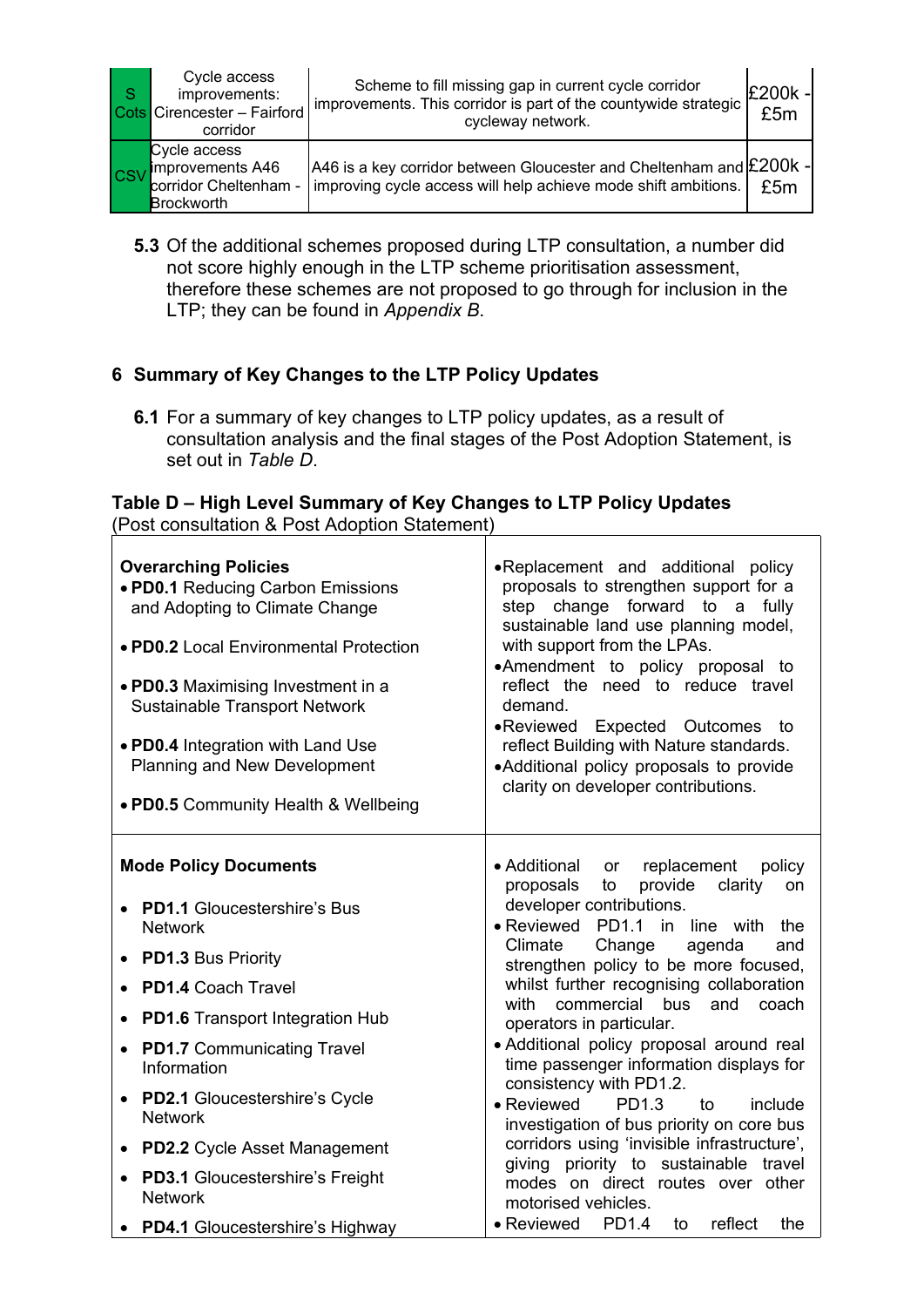| <b>Network</b>                                              | emerging importance coach travel has                                                                                                                                                                                                                                                                                                                                                                                                                                                                                                                                                                                                                                                                                                                                                                                                                 |  |
|-------------------------------------------------------------|------------------------------------------------------------------------------------------------------------------------------------------------------------------------------------------------------------------------------------------------------------------------------------------------------------------------------------------------------------------------------------------------------------------------------------------------------------------------------------------------------------------------------------------------------------------------------------------------------------------------------------------------------------------------------------------------------------------------------------------------------------------------------------------------------------------------------------------------------|--|
| <b>PD4.2 Highway Network Resilience</b>                     | on supporting Gloucestershire's Bus<br>Network now and in the future.                                                                                                                                                                                                                                                                                                                                                                                                                                                                                                                                                                                                                                                                                                                                                                                |  |
| <b>PD4.3 Highway Maintenance</b>                            |                                                                                                                                                                                                                                                                                                                                                                                                                                                                                                                                                                                                                                                                                                                                                                                                                                                      |  |
| PD4.5 On-Street Car Parking                                 | • Revised policy proposals to provide<br>clarity on the role of local Interchange                                                                                                                                                                                                                                                                                                                                                                                                                                                                                                                                                                                                                                                                                                                                                                    |  |
| <b>PD5.1 Rail Infrastructure</b><br>Improvements            | hubs importance in key locations<br>in/near rural towns.                                                                                                                                                                                                                                                                                                                                                                                                                                                                                                                                                                                                                                                                                                                                                                                             |  |
| <b>PD5.2 Rail Service Capacity</b><br>Improvements          | • Reference in policy proposed support<br>for cycle parking/storage.<br>• Clarification<br>on<br>rail<br>infrastructure                                                                                                                                                                                                                                                                                                                                                                                                                                                                                                                                                                                                                                                                                                                              |  |
| <b>PD6.1</b> Gloucestershire's Pedestrian<br><b>Network</b> | relating to a proposed new rail station<br>south of Gloucester.                                                                                                                                                                                                                                                                                                                                                                                                                                                                                                                                                                                                                                                                                                                                                                                      |  |
| <b>PD6.2 Rights of Way</b><br>$\bullet$                     | • Reference to Building with Nature                                                                                                                                                                                                                                                                                                                                                                                                                                                                                                                                                                                                                                                                                                                                                                                                                  |  |
| <b>PD6.3 Pedestrian Asset</b><br>Management                 | standards added to existing policy<br>proposal and LTP expected outcomes.<br>· Obligations by developers for Delivery<br>and Servicing Plans and<br>where<br>appropriate Construction Management<br>Plans.<br>• Additional policy proposals regarding<br>compliance<br>with<br>Manual<br>for<br>Gloucestershire Streets (MfGS) and<br>the county's Technical Specifications<br>and consideration for the county's EV<br>Strategy & Climate Change Strategy.<br>• The provision of additional supporting<br>text that sets out GCC's intention to<br>review MfGS setting guidance for<br>parking standards for new development<br>supporting EV-charge points, an EV-<br>network or alternative infrastructure,<br>'car-free' or 'permit free' arrangements<br>appropriate<br>locations and<br>in<br>best<br>practice in terms of on-street space for |  |

# **7 Supporting Documents – HRA / ISA Post Adoption Statement**

**7.1 The Habitats Regulations Assessment** (HRA) is required by Regulation 63 of the Conservation of Habitats and Species Regulations 2017 (as amended) (the Habitats Regulations) for all plans and projects which may have likely significant effects on a European site and are not directly connected with, or necessary to, the management of the European site.

The final steps in the ISA includes: the final HRA and the Post Adoption Statement. Consideration has been taken for the further strengthening of LTP policies and additional scheme priorities post LTP consultation.

**7.2** The **Post Adoption Statement** will take into consideration the amendments, made by GCC to the emerging final LTP for adoption, in light of consultation and other considerations. Based on the changes outlined above, the statement concludes that the LTP policy review post consultation provides additional clarity and bolsters many aspects of the Plan in terms of sustainability. And, as such, the sustainability performance of the LTP has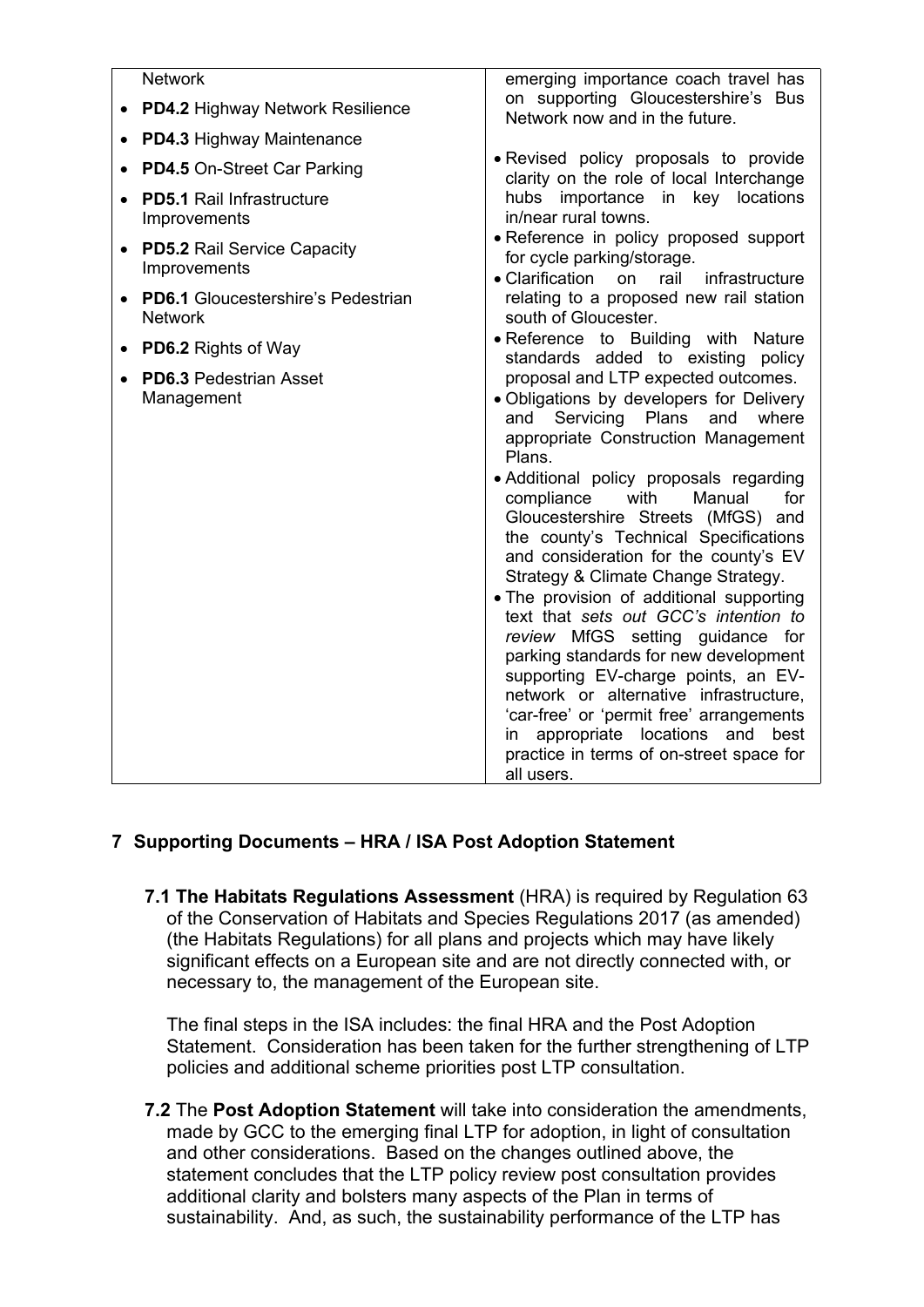improved. It should be noted that the further improvements are built on an LTP that the ISA report stated is well balanced in approach. The final HRA and Post Adoption Statement will be published as supporting documents to the final LTP for adoption on our website in December 2020: [www.gloucestershire.gov.uk/ltp-review](http://www.gloucestershire.gov.uk/ltp-review)

### **8 Recommendations**

**8.1** Members of ESC and the visiting Committee (EGSC) consider and comment on the updates and proposed changes with regards to the LTP Review, following the public consultation in early 2020. This is ahead of taking the proposed final LTP to December Cabinet and subsequently to Full Council in early 2021 for adoption.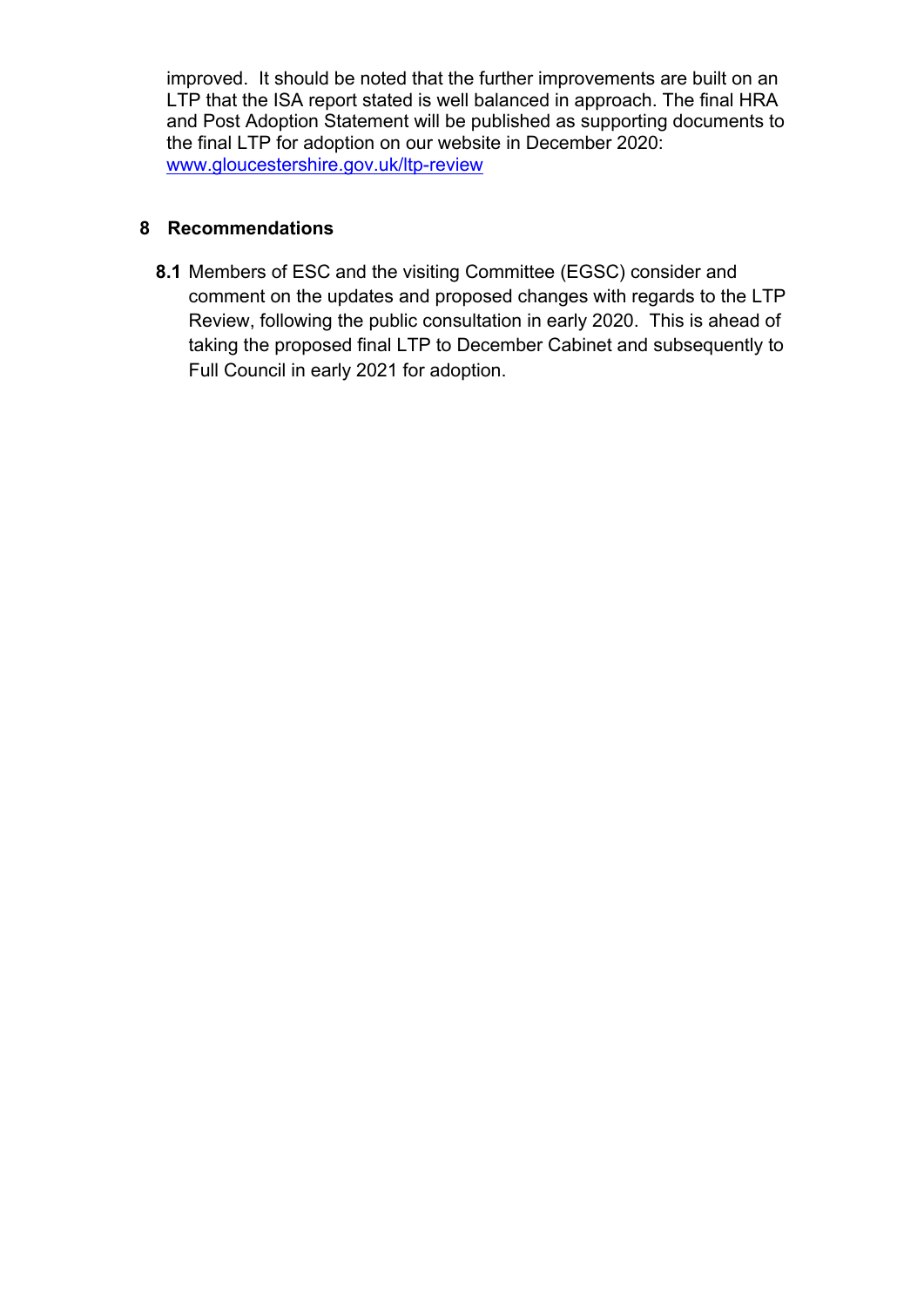| <b>Chapter</b> | <b>New Structure</b>                                                   | <b>Change</b>                                                                                  | <b>Old Structure</b>                                                                                               |
|----------------|------------------------------------------------------------------------|------------------------------------------------------------------------------------------------|--------------------------------------------------------------------------------------------------------------------|
|                | <b>Contents</b>                                                        |                                                                                                | <b>Contents</b>                                                                                                    |
| <b>Chapter</b> |                                                                        |                                                                                                |                                                                                                                    |
| 0              | <b>Introduction</b>                                                    | <b>Added</b><br>introduction, from<br>other parts of<br>document<br>including Foreword<br>text |                                                                                                                    |
| <b>Chapter</b> |                                                                        |                                                                                                |                                                                                                                    |
| 1              | <b>Our Vision to 2041</b>                                              | <b>Rename - Chapter</b>                                                                        | Shaping the Way to 2041                                                                                            |
|                | <b>Introduction</b><br>(previously Future<br>Challenges)               | <b>Future Challenges</b><br>becomes the new<br>introduction to<br><b>Chapter 1</b>             | <b>Introduction</b><br><b>Future Challenges</b>                                                                    |
|                | <b>Horizon Scanning</b>                                                |                                                                                                | <b>Horizon Scanning</b>                                                                                            |
|                |                                                                        | Incorporate<br><b>Summary into LTP</b><br><b>Vision/Objectives</b>                             | <b>Summary</b>                                                                                                     |
|                |                                                                        | <b>Move to new</b><br><b>Chapter 10</b>                                                        | <b>Potential Growth Scenarios beyond</b><br>2031<br><b>Potential long-term ambition</b>                            |
|                | <b>LTP Vision/Objectives</b>                                           | <b>Inserted from</b><br><b>Overarching</b><br><b>Strategy</b>                                  |                                                                                                                    |
| <b>Chapter</b> |                                                                        |                                                                                                |                                                                                                                    |
| $\mathbf{2}$   | <b>Overarching Policy</b><br><b>Document</b>                           | <b>Rename - Chapter</b>                                                                        | <b>Overarching Strategy</b>                                                                                        |
|                | <b>Introduction</b>                                                    | <b>Create 1 para</b><br><b>Introduction</b>                                                    |                                                                                                                    |
|                |                                                                        | <b>Move to Chapter 1</b>                                                                       | <b>Introduction incl. LTP Vision/Objectives</b>                                                                    |
|                |                                                                        | <b>Annexed</b>                                                                                 | Table A/Fig.C -' Link&Place'                                                                                       |
|                |                                                                        | <b>Move to LTP</b><br><b>Evidence Base</b>                                                     | <b>Summary of Evidence Base</b>                                                                                    |
|                | <b>Environment (policies</b><br>PD0.1/PD0.2)                           |                                                                                                | Environment (policies PD0.1/PD0.2)                                                                                 |
|                | Gloucestershire is<br><b>Growing (policies</b><br>PD0.3/PD0.4)         | <b>Shorten each</b><br>policy summary<br>supporting text &                                     | Gloucestershire is Growing (policies<br>PD0.3/PD0.4)                                                               |
|                | <b>Community Health and</b><br><b>Wellbeing (policy</b><br>PD0.5)      | reference back to<br><b>LTP Summary</b><br><b>Evidence Base</b>                                | <b>Community Health and Wellbeing</b><br>(policy PD0.5)                                                            |
|                | <b>Influencing Travel</b><br><b>Behaviour Change</b><br>(policy PD0.6) | document.                                                                                      | Influencing Travel Behaviour Change<br>(policy PD0.6)                                                              |
| <b>Chapter</b> |                                                                        |                                                                                                |                                                                                                                    |
| 3              | <b>Public &amp; Community</b><br><b>Transport (PD1)</b>                |                                                                                                | <b>Public &amp; Community Transport (PD1)</b>                                                                      |
|                | <b>Introduction</b>                                                    | Table A - goes to<br><b>LTP Summary</b><br><b>Evidence Base</b><br>document as new<br>format   | <b>Introduction (Keep &amp; review Table A -</b><br><b>LTP Objectives against LTP Expected</b><br><b>Outcomes)</b> |
|                |                                                                        | <b>Move to LTP</b><br><b>Evidence Base</b>                                                     | <b>LTP Summary of Evidence Base</b>                                                                                |
|                | <b>Gloucestershire's Bus</b><br><b>Network (policy PD1.1)</b>          | <b>Shorten each</b><br>policy summary                                                          | Gloucestershire's Bus Network (policy<br>PD1.1)                                                                    |
|                | Improving the quality of                                               | supporting text &                                                                              | Improving the quality of road based                                                                                |

# **Appendix A – LTP Policy Document – New Structure (proposed)**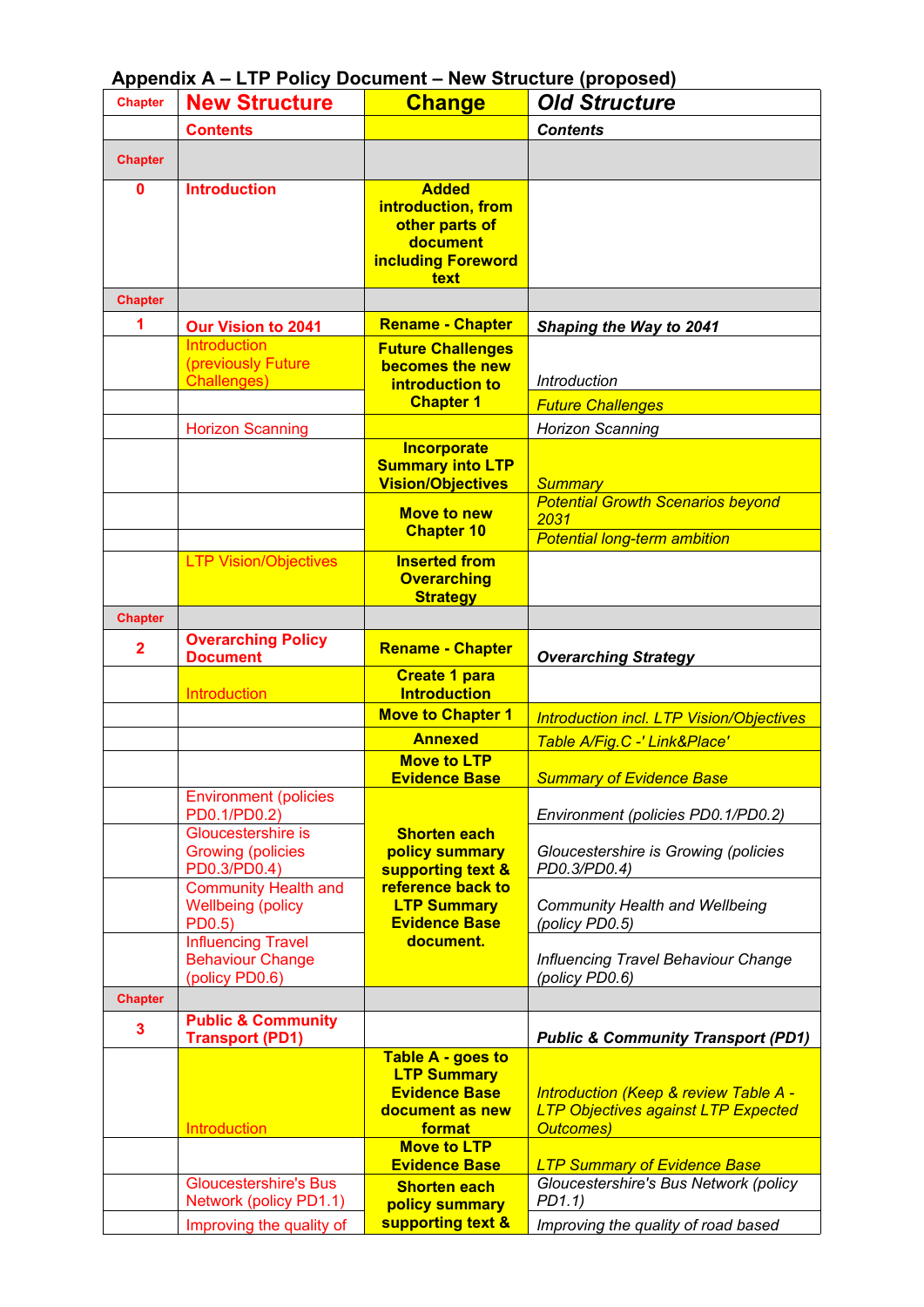|                | road based public                                           | reference back to                          | public transport (PD1.2)                                                                       |
|----------------|-------------------------------------------------------------|--------------------------------------------|------------------------------------------------------------------------------------------------|
|                | transport (PD1.2)<br><b>Bus Priority (policy</b>            | <b>LTP Summary</b><br><b>Evidence Base</b> |                                                                                                |
|                | PD1.3)                                                      | document.                                  | <b>Bus Priority (policy PD1.3)</b>                                                             |
|                | <b>Coach Travel (policy</b><br>PD1.4)                       |                                            | Coach Travel (policy PD1.4)                                                                    |
|                | <b>Community Transport</b><br>(policy PD1.5)                |                                            | Community Transport (policy PD1.5)                                                             |
|                | <b>Transport Interchange</b><br>Hubs (policy PD1.6)         |                                            | Transport Interchange Hubs (policy<br>PD1.6)                                                   |
|                | <b>Communicating Travel</b>                                 |                                            | Communicating Travel Information                                                               |
|                | Information (policy<br>PD1.7)                               |                                            | (policy PD1.7)                                                                                 |
| <b>Chapter</b> |                                                             |                                            |                                                                                                |
| 4              | <b>Cycle (PD2)</b>                                          |                                            | Cycle (PD2)                                                                                    |
|                | <b>Introduction</b>                                         | Table A - goes to                          |                                                                                                |
|                |                                                             | <b>LTP Summary</b><br><b>Evidence Base</b> | <b>Introduction (Keep &amp; review Table A -</b>                                               |
|                |                                                             | document as new                            | <b>LTP Objectives against LTP Expected</b>                                                     |
|                |                                                             | format<br><b>Move to LTP</b>               | <b>Outcomes</b> )                                                                              |
|                |                                                             | <b>Evidence Base</b>                       | <b>LTP Summary of Evidence Base</b>                                                            |
|                | <b>Gloucestershire's Cycle</b>                              |                                            | Gloucestershire's Cycle Network (policy                                                        |
|                | Network (policy PD2.1)<br><b>Cycle Asset</b>                | <b>Shorten each</b><br>policy summary      | $PD2.1$ )                                                                                      |
|                | Management (policy                                          | supporting text &                          | Cycle Asset Management (policy                                                                 |
|                | PD2.2)                                                      | reference back to                          | PD2.2                                                                                          |
|                | Active Travel: Safety,<br>Awareness and                     | <b>LTP Summary</b><br><b>Evidence Base</b> |                                                                                                |
|                | Confidence (policy                                          | document.                                  | Active Travel: Safety, Awareness and                                                           |
|                | PD2.3)                                                      |                                            | Confidence (policy PD2.3)                                                                      |
| <b>Chapter</b> |                                                             |                                            |                                                                                                |
| 5              | <b>Freight (PD3)</b><br><b>Introduction</b>                 |                                            | <b>Freight (PD3)</b>                                                                           |
|                |                                                             | Table A - goes to<br><b>LTP Summary</b>    |                                                                                                |
|                |                                                             | <b>Evidence Base</b>                       | <b>Introduction (Keep &amp; review Table A -</b>                                               |
|                |                                                             | document as new<br>format                  | <b>LTP Objectives against LTP Expected</b><br><b>Outcomes</b> )                                |
|                |                                                             | <b>Move to LTP</b>                         |                                                                                                |
|                | Gloucestershire's                                           | <b>Evidence Base</b>                       | <b>LTP Summary of Evidence Base</b>                                                            |
|                | <b>Freight Network (policy</b>                              |                                            | <b>Gloucestershire's Freight Network</b>                                                       |
|                | PD3.1)                                                      |                                            | (policy PD3.1)                                                                                 |
|                | <b>Freight Journey Route</b><br><b>Planning Information</b> | <b>Shorten each</b>                        | Freight Journey Route Planning                                                                 |
|                | (policy PD3.2)                                              | policy summary                             | Information (policy PD3.2)                                                                     |
|                | <b>Driver Facilities (policy</b>                            | supporting text &                          |                                                                                                |
|                | PD3.3)<br><b>Driving Better Practice</b>                    | reference back to<br><b>LTP Summary</b>    | Driver Facilities (policy PD3.3)                                                               |
|                | (policy PD3.4)                                              | <b>Evidence Base</b>                       | Driving Better Practice (policy PD3.4)                                                         |
|                | <b>Managing Deliveries in</b>                               | document.                                  |                                                                                                |
|                | <b>Sensitive Areas (policy</b><br>PD3.5)                    |                                            | <b>Managing Deliveries in Sensitive Areas</b><br>(policy PD3.5)                                |
|                | <b>Rail and Water Freight</b><br>(policy PD3.6)             |                                            | Rail and Water Freight (policy PD3.6)                                                          |
| <b>Chapter</b> |                                                             |                                            |                                                                                                |
| 6              | <b>Highways (PD4)</b>                                       |                                            | <b>Highways (PD4)</b>                                                                          |
|                | <b>Introduction</b>                                         | Table A - goes to                          |                                                                                                |
|                |                                                             | <b>LTP Summary</b><br><b>Evidence Base</b> | <b>Introduction (Keep &amp; review Table A -</b><br><b>LTP Objectives against LTP Expected</b> |
|                |                                                             | document as new                            | <b>Outcomes)</b>                                                                               |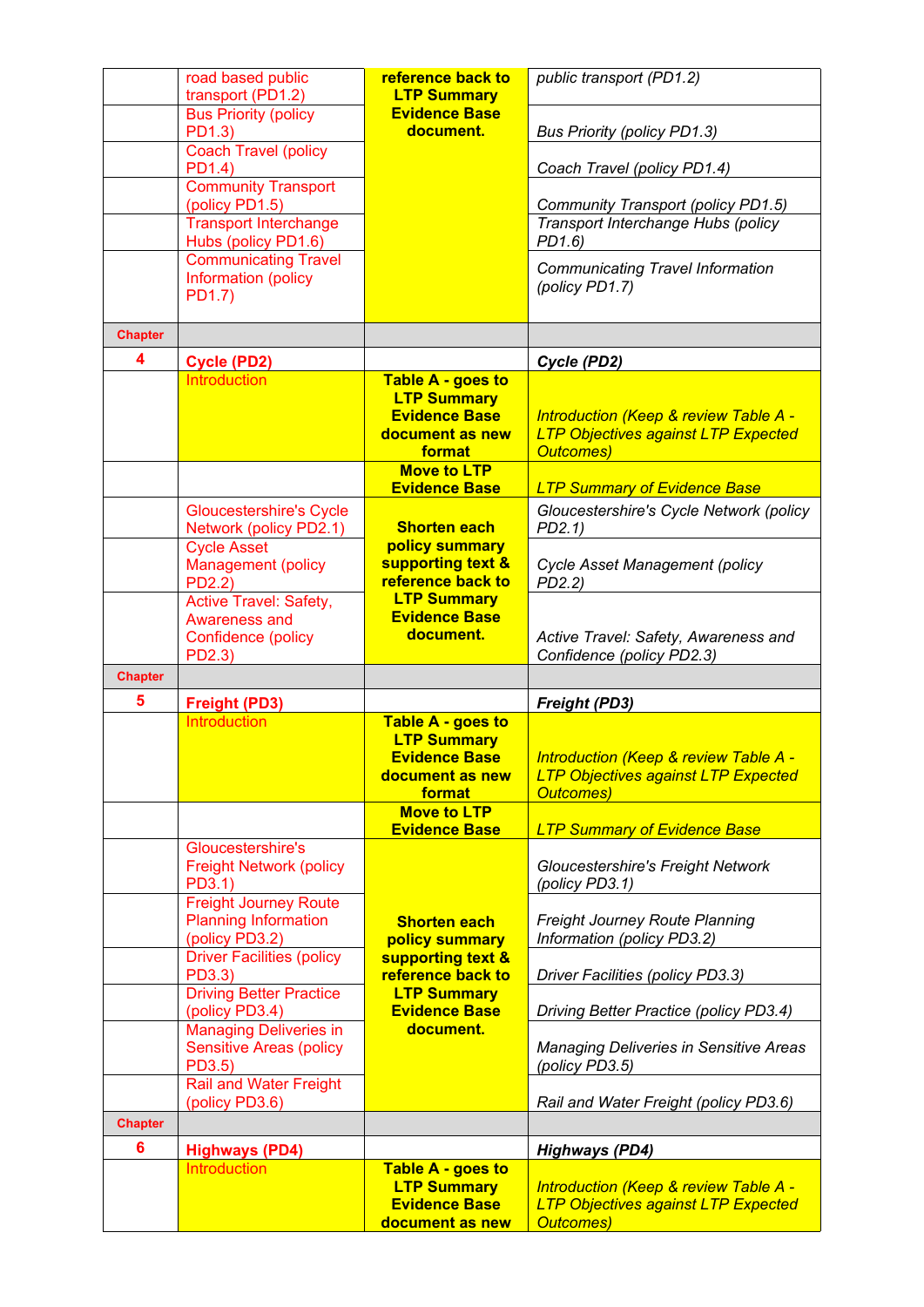|                |                                               | format                                                       |                                                                |
|----------------|-----------------------------------------------|--------------------------------------------------------------|----------------------------------------------------------------|
|                |                                               | <b>Move to LTP</b>                                           |                                                                |
|                |                                               | <b>Summary Evidence</b><br><b>Base</b>                       | <b>LTP Summary of Evidence Base</b>                            |
|                | Gloucestershire's                             |                                                              |                                                                |
|                | <b>Highway Network</b>                        |                                                              | Gloucestershire's Highway Network                              |
|                | (policy PD4.1)                                | <b>Shorten each</b>                                          | (policy PD4.1)                                                 |
|                | <b>Highways Network</b>                       | policy summary                                               |                                                                |
|                | <b>Resilience (policy</b><br>PD4.2)           | supporting text &                                            | Highways Network Resilience (policy<br>PD4.2)                  |
|                | <b>Highways Maintenance</b>                   | reference back to                                            |                                                                |
|                | (policy PD4.3)                                | <b>LTP Summary</b><br><b>Evidence Base</b>                   | Highways Maintenance (policy PD4.3)                            |
|                | Road Safety (policy                           | document.                                                    |                                                                |
|                | PD4.4)<br>On-Street car parking               |                                                              | Road Safety (policy PD4.4)                                     |
|                | (policy PD4.5)                                |                                                              | On-Street car parking (policy PD4.5)                           |
| <b>Chapter</b> |                                               |                                                              |                                                                |
| $\overline{7}$ | Rail (PD5)                                    |                                                              | Rail (PD5)                                                     |
|                | <b>Introduction</b>                           | Table A - goes to                                            |                                                                |
|                |                                               | <b>LTP Summary</b>                                           |                                                                |
|                |                                               | <b>Evidence Base</b>                                         | <b>Introduction (Keep &amp; review Table A -</b>               |
|                |                                               | document as new                                              | <b>LTP Objectives against LTP Expected</b><br><b>Outcomes)</b> |
|                |                                               | format<br><b>Move to LTP</b>                                 |                                                                |
|                |                                               | <b>Summary Evidence</b>                                      |                                                                |
|                |                                               | <b>Base</b>                                                  | <b>LTP Summary of Evidence Base</b>                            |
|                | Rail Infrastructure                           | <b>Shorten each</b>                                          |                                                                |
|                | Improvements (policy<br>PD5.1)                | policy summary                                               | Rail Infrastructure Improvements (policy<br>PD5.1              |
|                | <b>Rail Service Capacity</b>                  | supporting text &<br>reference back to<br><b>LTP Summary</b> |                                                                |
|                | Improvements (policy                          |                                                              | Rail Service Capacity Improvements                             |
|                | PD5.2)                                        | <b>Evidence Base</b>                                         | (policy PD5.2)                                                 |
|                | <b>Rail Station</b><br>Improvements (policy   | document.                                                    | Rail Station Improvements (policy                              |
|                | PD5.3)                                        |                                                              | PD5.3)                                                         |
| <b>Chapter</b> |                                               |                                                              |                                                                |
| 8              | Walk (PD6)                                    |                                                              | Walk (PD6)                                                     |
|                | Introduction                                  | Table A - goes to                                            |                                                                |
|                |                                               | <b>LTP Summary</b>                                           |                                                                |
|                |                                               | <b>Evidence Base</b>                                         | <b>Introduction (keep Table A - LTP</b>                        |
|                |                                               | document as new<br>format                                    | <b>Objectives against LTP Expected</b><br><b>Outcomes</b> )    |
|                |                                               | <b>Move to LTP</b>                                           |                                                                |
|                |                                               | <b>Summary Evidence</b>                                      |                                                                |
|                | Gloucestershire's                             | <b>Base</b>                                                  | <b>LTP Summary of Evidence Base</b>                            |
|                | <b>Pedestrian Network</b>                     |                                                              | Gloucestershire's Pedestrian Network                           |
|                | (policy PD6.1)                                | <b>Shorten each</b>                                          | (policy PD6.1)                                                 |
|                | <b>Rights of Way (policy</b>                  | policy summary<br>supporting text &                          |                                                                |
|                | PD6.2)                                        | reference back to                                            | Rights of Way (policy PD6.2)                                   |
|                | <b>Pedestrian Asset</b><br>Management (policy | <b>LTP Summary</b>                                           | Pedestrian Asset Management (policy                            |
|                | PD6.3)                                        | <b>Evidence Base</b>                                         | PD6.3)                                                         |
|                | <b>Pedestrian Safety</b>                      | document.                                                    |                                                                |
|                | (policy PD6.4)                                |                                                              | Pedestrian Safety (policy PD6.4)                               |
| <b>Chapter</b> |                                               |                                                              |                                                                |
| 9              | <b>Connecting Places</b>                      |                                                              |                                                                |
|                | <b>Strategy to 2031</b>                       |                                                              | <b>Connecting Places Strategy</b>                              |
|                | Introduction                                  |                                                              | <b>Introduction</b><br><b>Scheme Priorities</b>                |
|                |                                               | <b>Move to</b>                                               |                                                                |
|                |                                               | <b>Deliver Chapter 11</b>                                    |                                                                |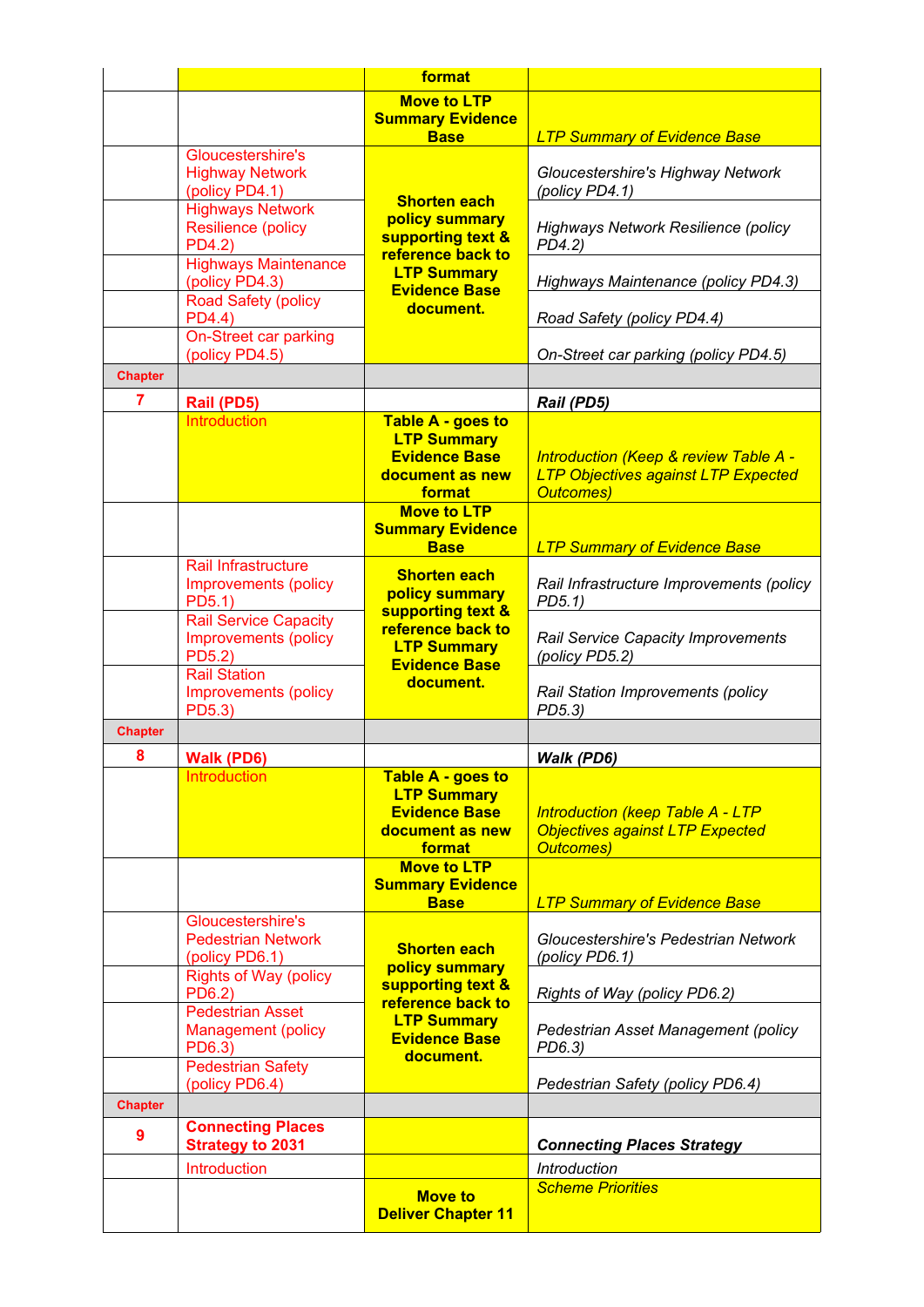|                | <b>CPS1 Central Severn</b>                       |                                                        |                                         |
|----------------|--------------------------------------------------|--------------------------------------------------------|-----------------------------------------|
|                | Vale                                             |                                                        | <b>CPS1 Central Severn Vale</b>         |
|                | <b>CPS2 Forest of Dean</b>                       |                                                        | <b>CPS2 Forest of Dean</b>              |
|                | <b>CPS3 North Cotswold</b>                       |                                                        | <b>CPS3 North Cotswold</b>              |
|                | <b>CPS4 South Cotswold</b>                       |                                                        | <b>CPS4 South Cotswold</b>              |
|                | <b>CPS5 Stroud</b>                               |                                                        | <b>CPS5 Stroud</b>                      |
|                | <b>CPS6 Tewkesbury</b>                           |                                                        | <b>CPS6 Tewkesbury</b>                  |
| <b>Chapter</b> |                                                  |                                                        |                                         |
| 10             | <b>Transport Scenarios</b><br>for 2041           | <b>New chapter 10</b>                                  |                                         |
|                | <b>Potential Growth</b><br>Scenarios beyond 2031 | <b>Moved from</b><br><b>Chapter 1 to new</b>           |                                         |
|                | <b>Potential long-term</b><br>ambition           | <b>Chapter 10</b>                                      |                                         |
|                |                                                  |                                                        |                                         |
| <b>Chapter</b> |                                                  |                                                        |                                         |
| 11             | <b>Delivery</b>                                  |                                                        | <b>Delivery</b>                         |
|                | Introduction                                     |                                                        | <i><b>Introduction</b></i>              |
|                | <b>Scheme Priorities</b>                         | <b>Merge with Scheme</b><br><b>Priorities from CPS</b> | <b>Scheme Priorities</b>                |
|                | <b>LTP Scheme Appraisal</b>                      |                                                        | <b>LTP Scheme Appraisal</b>             |
|                | <b>Funding</b>                                   |                                                        | Funding                                 |
|                | <b>Monitoring, Outcomes</b><br>and Targets       |                                                        | <b>Monitoring, Outcomes and Targets</b> |
|                | <b>Governance &amp; Review</b>                   |                                                        | Governance & Review                     |
|                |                                                  |                                                        |                                         |